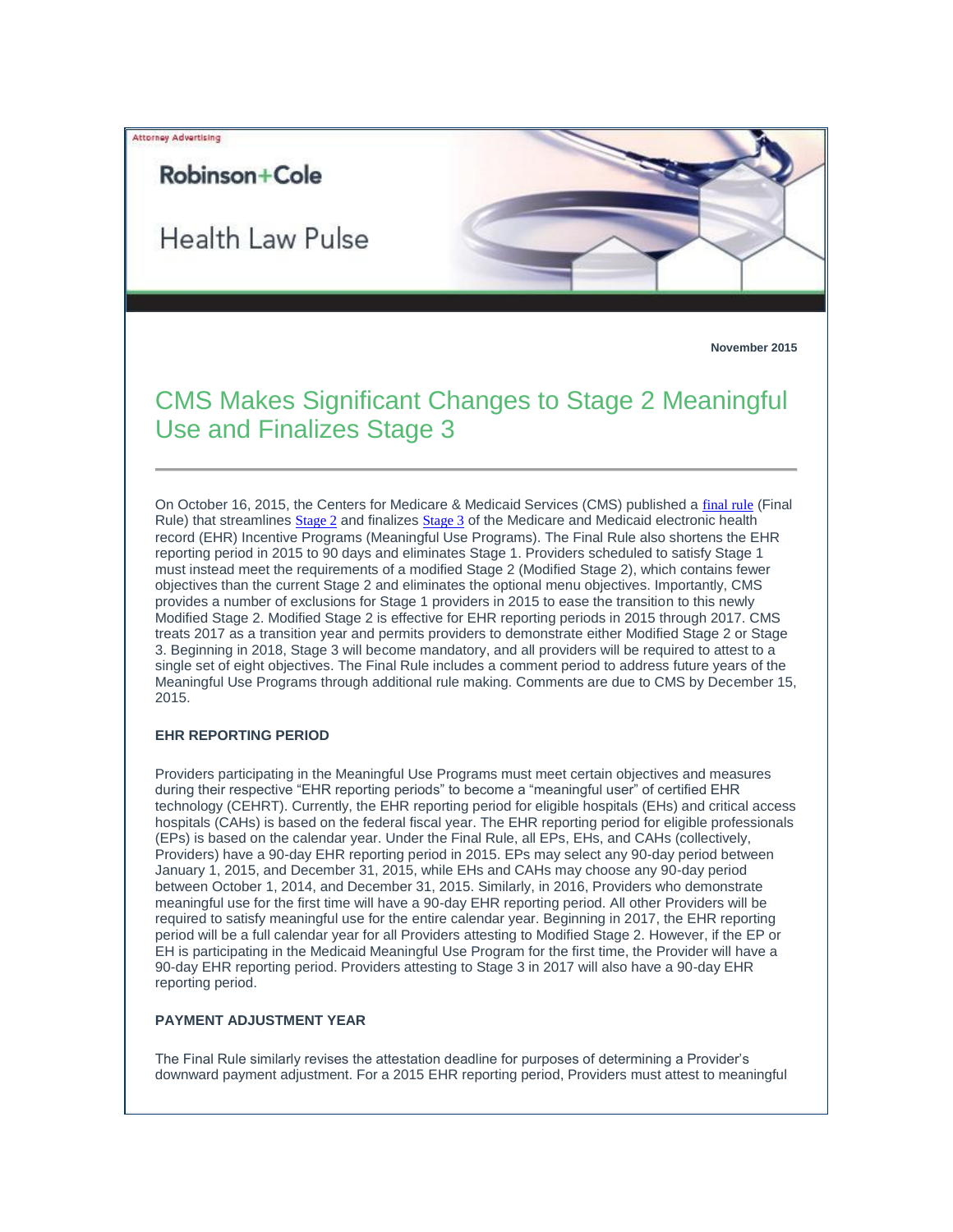use by February 29, 2016. Thereafter, Providers with a full calendar year EHR reporting period generally must attest by the end of February of the year following the EHR reporting period to avoid a payment adjustment in the year that is two years from the EHR reporting period. Providers demonstrating meaningful use for the first time before 2018 generally must attest by October 1 of the EHR reporting period to avoid a payment adjustment in the following year and must attest again by the end of February of the year following the EHR reporting period to avoid a payment adjustment two years from the EHR reporting period year. For example, an EP demonstrating meaningful use for the first time in 2016 must attest by October 1, 2016, to avoid a payment adjustment in 2017. The EP must attest again by February 28, 2017, to avoid a payment adjustment in 2018.

#### **MEANINGFUL USE OBJECTIVES AND MEASURES**

Under the Meaningful Use Programs, Providers must use CEHRT to demonstrate the meaningful use objectives and measures. Prior to the Final Rule, Stages 1 and 2 required Providers to meet as many as 20 objectives, with a number of objectives requiring satisfaction of multiple measures. Of these objectives, Providers were required to satisfy a core set of objectives and were then able to choose the remaining objectives from a menu-style list. With the Final Rule, CMS attempts to ease Providers' reporting obligations by removing objectives that are redundant, or are no longer useful because less advanced measures have become more widespread.

#### <span id="page-1-0"></span>**Modified Stage 2 Objectives and Measures**

To transition Providers from Stage 2 to the single set of objectives under Stage 3, CMS created a Modified Stage 2. Providers are no longer able to choose from a menu of objectives. Instead, EPs are required to satisfy ten objectives, and EHs and CAHs are required to satisfy nine. CMS retained most of the core objectives from Stage 2; added several previously optional menu objectives as mandatory; and removed redundant, duplicative, and topped-out objectives. Modified Stage 2 contains limited exceptions to accommodate Providers who have made efforts to satisfy Stage 1 or the prior version of Stage 2 in 2015. An overview of the objectives and measures are described below.

- **Objective 1: Protect Patient Health Information**. Providers must implement appropriate technical capabilities to protect electronic protected health information (ePHI) created or received by CEHRT. To satisfy this objective, Providers must conduct or review a security risk analysis in accordance with HIPAA and correct any identified deficiencies.
- **Objective 2: Clinical Decision Support**. Providers must use clinical decision support (CDS) to improve high-priority health conditions. To meet this objective, they are required to satisfy two measures. First, Providers must implement five CDS interventions related to at least four clinical quality measures (CQMs). If a Provider cannot identify four relevant CQMs, the CDS interventions must be related to high-priority health conditions. CMS permits Provider flexibility in identifying high-priority health conditions; however, the conditions must be identified prior to the start of the EHR reporting period. Providers scheduled to demonstrate Stage 1 in 2015 may satisfy an alternative to this first measure by implementing and tracking one CDS rule relevant to the Provider's specialty or a high-priority condition. The second measure requires Providers to enable their CEHRTs' drug-drug and drug-allergy interaction checks throughout the applicable EHR reporting period.
- **Objective 3: Computerized Provider Order Entry (CPOE)**. This objective requires Providers to enter medication, laboratory, and radiology orders using CPOE. EPs and authorized providers of an EH or CAH must use CPOE for over 60 percent of their medication orders and over 30 percent of their laboratory and radiology orders to satisfy this objective. EPs who write fewer than 100 orders during the EHR reporting period for any of the above may claim an exclusion from this measure.

The Final Rule creates alternate measures and an exclusion for Providers scheduled to demonstrate Stage 1 in 2015 or 2016. Stage 1 Providers may satisfy the medication orders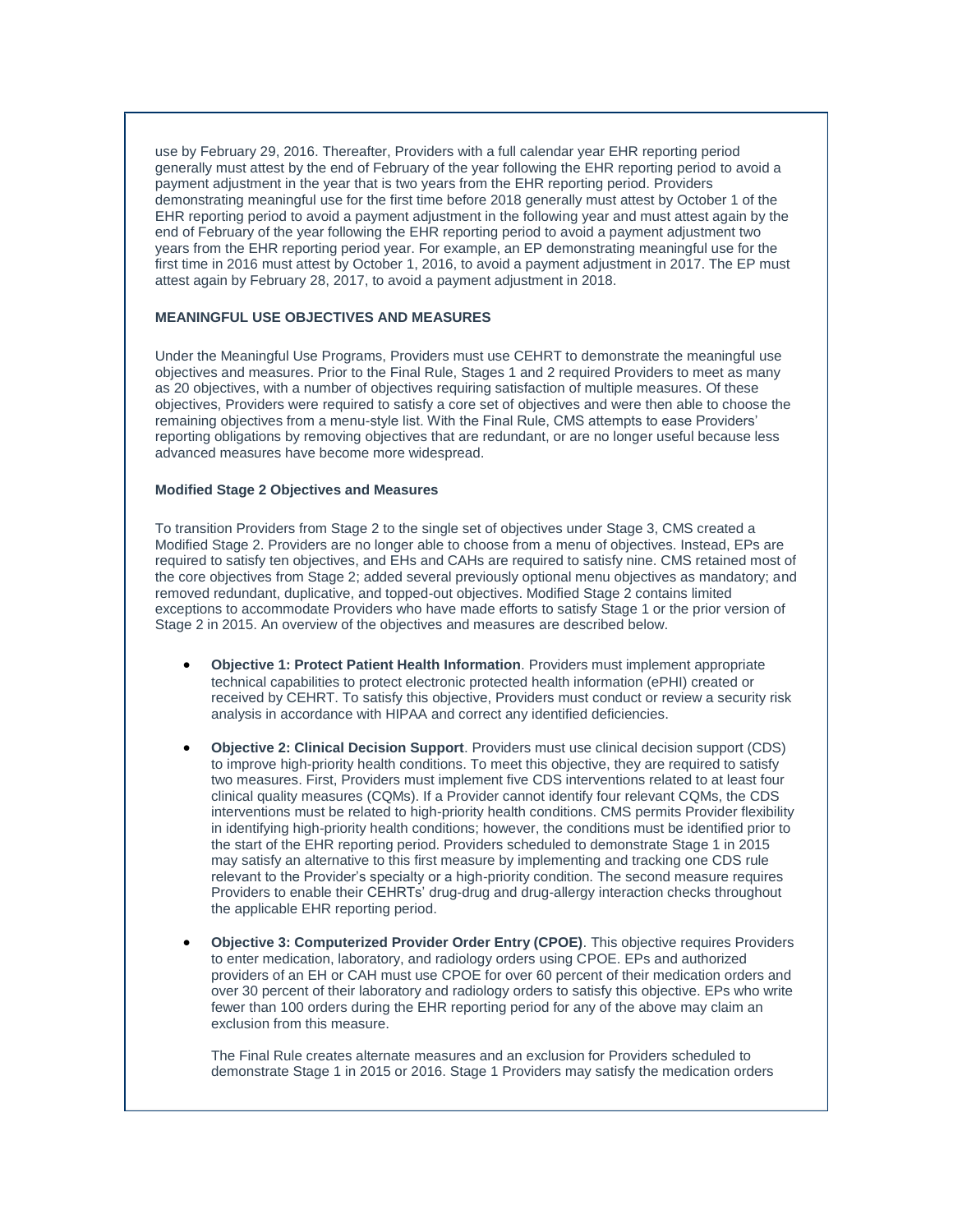measure by using CPOE to enter at least one medication order for over 30 percent of their patients (inpatient and emergency department patients for EHs and CAHs) who have at least one medication prescription. These Providers may also claim an exclusion in 2015 and 2016 for the measures related to laboratory and radiology orders. Providers that qualify for an exclusion from an objective or measure are not required to meet the particular objective or measure.

 **Objective 4: Electronic Prescribing**. EPs must query a drug formulary and transmit through CEHRT more than 50 percent of permissible prescriptions written by the EP. EHs and CAHs must query a drug formulary and transmit through CEHRT more than 10 percent of their hospital discharge medication orders. EPs can claim an exclusion from this objective if they write fewer than 100 prescriptions in the EHR reporting period, and all Providers may claim an exclusion if no pharmacies within a 10 mile radius accept electronic prescriptions.

EPs who are in Stage 1 in 2015 are required to do the above for only 40 percent of their permissible prescriptions. An EH or CAH can claim an exclusion from this objective if it was scheduled to demonstrate Stage 1 in 2015 or 2016, or if it was scheduled to demonstrate Stage 2 in 2015 or 2016 and did not intend to select the electronic prescribing option from the menu options.

- **Objective 5: Health Information Exchange (formerly "Summary of Care")**. This objective requires Providers to provide a summary of care record for patients referred or transitioned to another care setting or provider. To meet this objective, Providers are required to create the summary of care record using CEHRT and to electronically transmit the care summary for more than 10 percent of referrals and transitions of care. EPs who refer or transmit a patient to another provider or care setting fewer than 100 times during the EHR reporting period may claim an exclusion from this objective. Furthermore, Providers scheduled to demonstrate Stage 1 in 2015 may claim an exclusion from this objective for the 2015 EHR reporting period.
- **Objective 6: Patient-Specific Education**. To satisfy this objective, EPs must provide clinically relevant, patient-specific education resources identified by the CEHRT to more than 10 percent of patients for an office visit. EPs with no office visits during an EHR reporting period may claim an exclusion from this objective. EHs and CAHs must provide such educational resources to more than 10 percent of patients admitted to their inpatient or emergency departments. Providers scheduled to demonstrate Stage 1 in 2015 may claim an exclusion from this objective if they did not plan to select it as one of their menu objectives.
- **Objective 7: Medication Reconciliation**. Under this objective, Providers who receive a patient from another provider or care setting, or believe an encounter is relevant, must perform a medication reconciliation for more than half of such transitions of care. EPs who do not receive any transitions of care during the EHR reporting period may claim an exclusion from this objective. Additionally, all Providers may claim an exclusion if they were scheduled for Stage 1 in 2015 and were not planning to select the medication reconciliation menu objective.
- **Objective 8: Patient Electronic Access**. EPs must provide their patients with the ability to view online, download, and transmit to third parties (VDT) their health information within four days of such information becoming available to the EP. EHs and CAHs must provide patients with VDT capability within 36 hours of discharge from the hospital. The Final Rule specifies the information that must be made available to patients and includes information such as the patient's current and past problem list, laboratory test results, and medication allergies.

To meet this objective, Providers must satisfy two objectives or one objective and one exclusion. First, they must timely provide more than half of their patients (for EHs and CAHs, more than half of inpatient and emergency department discharges) with VDT access to their health information. Second, for EHR reporting periods in 2015 and 2016, at least one of the Provider's patients seen during the reporting period (for EHs and CAHs, at least one inpatient or emergency department discharge) must view, download, or transmit to a third party his or her health information. In 2017, this threshold is raised to 5 percent of patients or discharges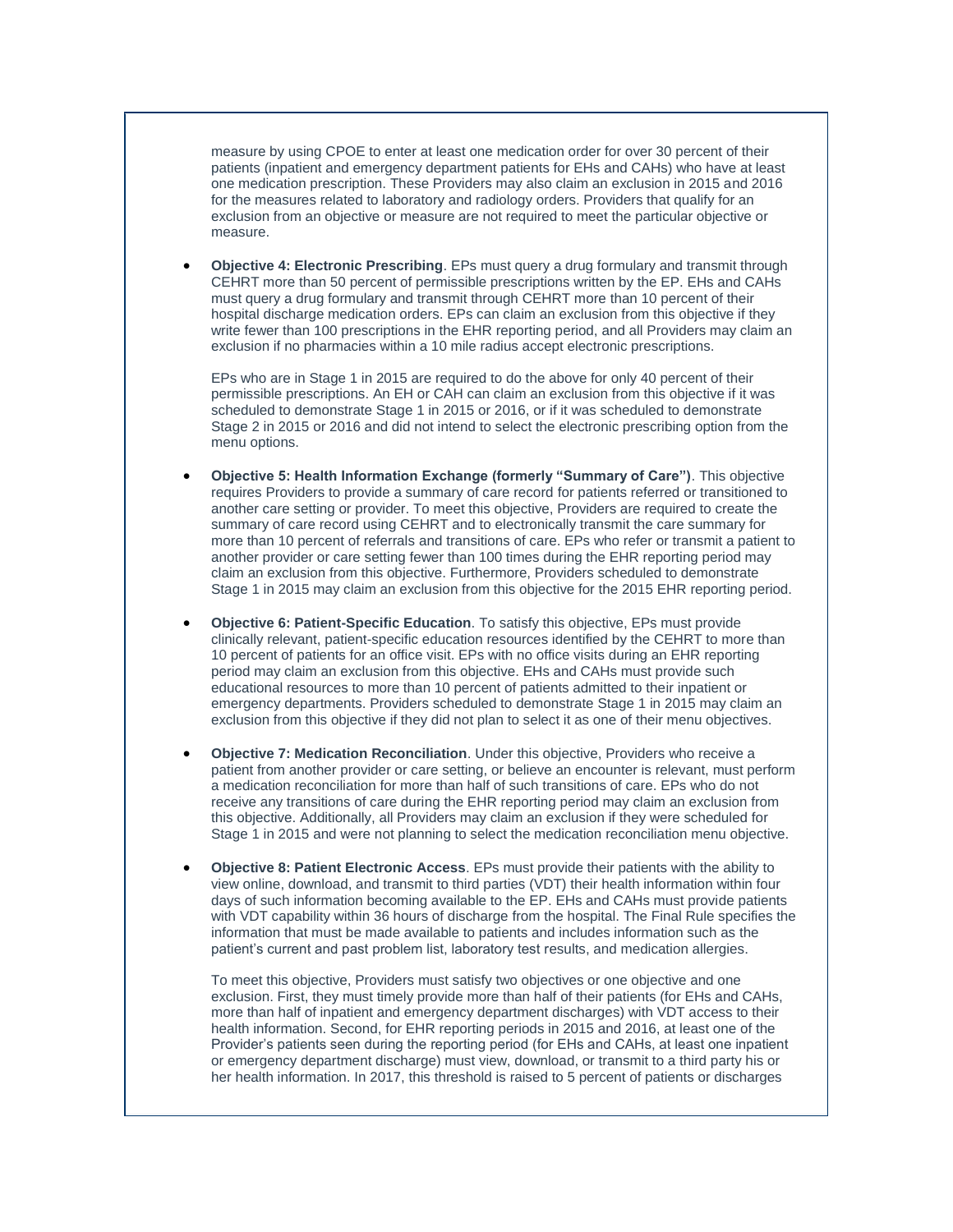respectively. An EP can claim an exclusion from the second measure if it does not order or create the specific health information required to be made available to patients. An EP can also claim an exclusion from the second measure if it conducts more than half of its patient encounters in a county with limited access to high-speed Internet. An EH or CAH may claim an exclusion if it is located in such a county. All Providers may claim an exclusion from the second measure if they are scheduled to demonstrate Stage 1 in 2015.

- **Objective 9: Secure Electronic Messaging**. This objective applies only to EPs. It requires EPs to use secure electronic messaging to communicate with patients concerning relevant health information. EPs must meet an increasingly stringent threshold each year from 2015 through 2017 to satisfy the objective. For an EHR reporting period in 2015, EPs can satisfy the objective by fully enabling the capability for patients to send and receive electronic messages during the EHR reporting period. In 2016, EPs must send an electronic message using the CEHRT's secure messaging function to at least one patient during the EHR reporting period. In 2017, EPs must use CEHRT to send an electronic message to 5 percent of patients. EPs can claim an exclusion from this objective if they (1) have no office visits during the EHR reporting period, (2) conduct over half of their patient encounters in a county with limited highspeed Internet access, or (3) were scheduled to demonstrate Stage 1 in 2015.
- **Objective 10: Public Health Reporting**. This objective requires Providers to be in "active engagement" with a public health agency (PHA) to submit electronic public health data to that agency using CEHRT. A Provider may demonstrate "active engagement" in one of three ways. The Provider may (1) register to submit data with a PHA within 60 days after the start of the EHR reporting period, (2) test and validate the electronic submission of data to a PHA and respond within 30 days of a request from a PHA, or (3) electronically submit production data to a PHA.

There are four measures associated with this objective: (1) immunization registry reporting, (2) syndromic surveillance reporting, (3) specialized registry reporting, and (4) electronic reportable laboratory result reporting. EPs musts meet at least two of the first three measures, and EHs and CAHs must meet at least three of the first four measures. EPs scheduled to demonstrate Stage 1 in 2015 are only required to satisfy one measure, and EHs and CAHs scheduled for Stage 1 in 2015 must only meet two measures. Specialized registry reporting may be counted as more than one measure if the Provider reports to more than one specialized registry.

Each of the above measures allows a Provider to satisfy certain criteria to qualify for an exclusion from such measure. If the Provider qualifies for an exclusion, it does not count as a successfully attested measure; however, if one or fewer measures (in the case of an EP) or two or fewer measures (for an EH or CAH) are available after qualification for exclusions, the Provider may satisfy the objective by attesting to the remaining number of measures.

#### <span id="page-3-0"></span>**Stage 3 Objectives and Measures**

The Final Rule establishes the Stage 3 objectives and associated measures, most of which are similar to the Modified Stage 2 objectives and measures but with higher thresholds and additional obligations. Providers may begin Stage 3 in 2017, but all Providers must transition to Stage 3 by 2018. Below is an overview of the Stage 3 objectives and measures:

 **Objective 1: Protect Patient Health Information**. Stage 3 maintains the Modified Stage 2 objective requiring Providers to protect ePHI. The Stage 3 objective, however, is broader and requires Providers to implement appropriate technical, administrative, and physical safeguards to protect ePHI. To meet this objective, as in Modified Stage 2, Providers are required to conduct or review a security risk analysis that assesses the risks associated with ePHI created or maintained in CEHRT. The risk analysis must be performed upon installation of or upgrade to a CEHRT and at least once during each EHR reporting period.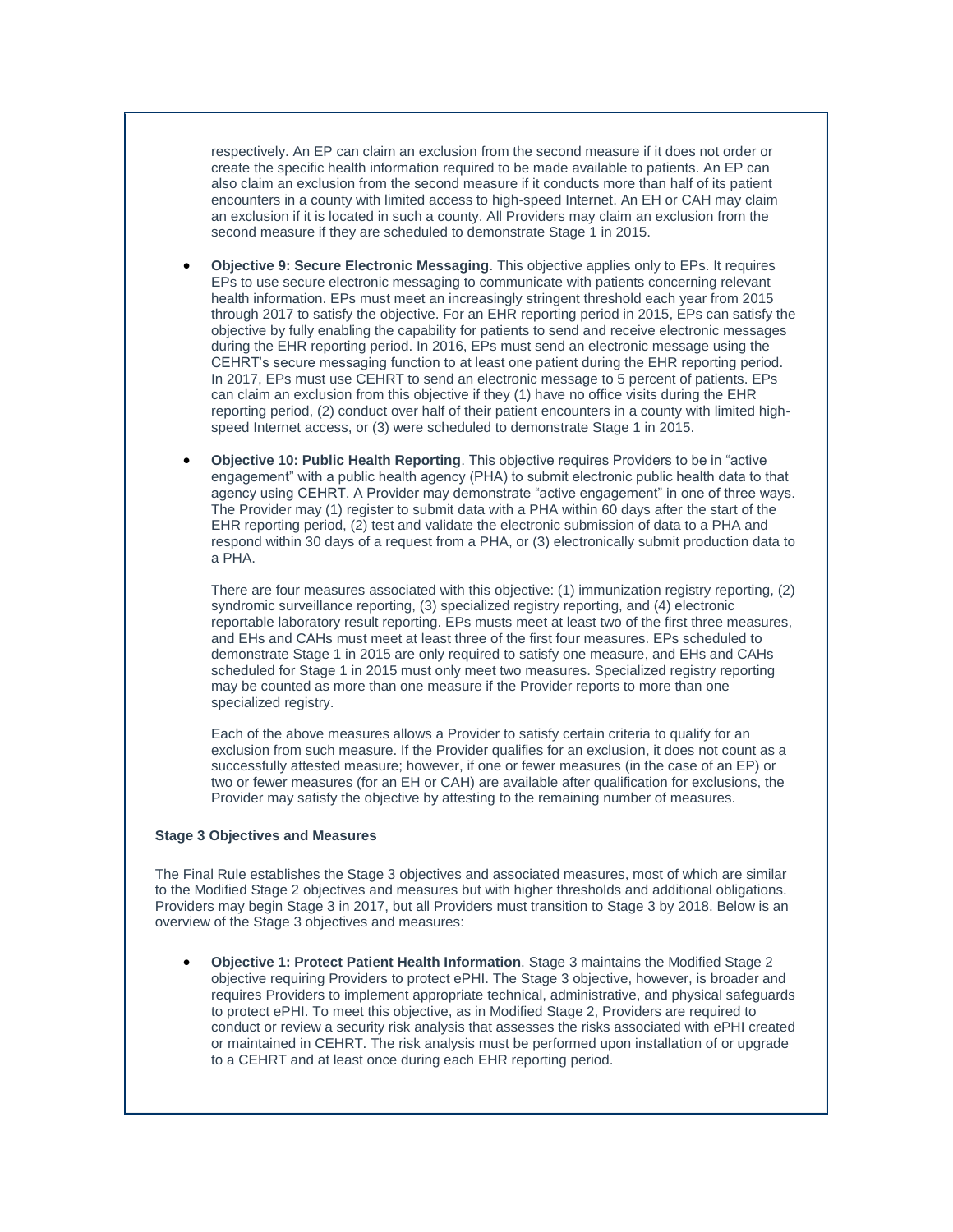- **Objective 2: Electronic Prescribing**. This Stage 3 objective builds on the corresponding Modified Stage 2 objective. It requires EPs to generate and transmit prescriptions electronically and EHs and CAHs to generate and electronically transmit medication discharge orders for permissible prescriptions. To satisfy this objective, more than 60 percent of an EP's prescriptions, or 25 percent of an EH's or CAH's discharge medication orders for permissible prescriptions, must be queried for a drug formulary and transmitted electronically using CEHRT. Stage 3 retains the Modified Stage 2 exclusions to this measure for EPs that infrequently write prescriptions and for Providers located more than 10 miles from a pharmacy that accepts electronic prescriptions.
- **Objective 3: Clinical Decision Support**. Stage 3 retains the Modified Stage 2 objective requiring Providers to implement CDS interventions in CEHRT to improve their performance on high-priority health conditions. The measures that Providers must satisfy are identical to those of Modified Stage 2.
- **Objective 4: Computerized Provider Order Entry**. This objective is retained from Modified Stage 2 with some changes. Stage 3 expands the types of orders that may be entered using CPOE by replacing Modified Stage 2's radiology orders with the broader category of diagnostic imaging, which includes radiology, ultrasound, magnetic resonance, and computed tomography orders. To satisfy this objective, EPs and authorized providers of an EH or CAH must use CPOE for more than 60 percent of their medication, laboratory, and diagnostic orders. Stage 3 retains the Modified Stage 2 exclusions to this measure for Providers that infrequently issue the relevant types of orders.
- **Objective 5: Patient Electronic Access to Health Information**. Under this objective, Providers must give patients timely electronic access to their health information. Each EP must make available to patients their health information within 48 hours of it becoming available to the EP, while EHs and CAHs must do so within 36 hours. Providers must meet two measures to satisfy this objective. The first measure requires more than 80 percent of patients seen by an EP or discharged from an EH or CAH inpatient or emergency department to be provided VDT access to their health information. Notably, the Final Rule allows Providers to satisfy this objective using application programming interfaces (APIs), and Providers are no longer required to purchase and install a separate patient portal.

The second measure for Objective 5 requires Providers to use clinically relevant information from their CEHRTs to provide 35 percent of their respective patients electronic access to patient-specific educational resources. The Final Rule provides an exclusion from this second measure for Providers located in a county with limited access to high-speed Internet and to EPs who have no office visits during an EHR reporting period.

 **Objective 6: Coordination of Care through Patient Engagement**. This objective obligates Providers to use their CEHRTs to engage with patients about their care. Providers must attest to each of the following three measures but are only required to meet the threshold for any two of the three. The first measure depends on patient action and requires more than 10 percent of patients to "actively engage" with their EHR made available by the Provider. This threshold is 5 percent for Providers attesting to Stage 3 in 2017. Patients may actively engage with the EHR by either (1) viewing, downloading, or transmitting to a third party their health information, (2) accessing their health information in the Provider's CEHRT through an API, or (3) any combination of (1) and (2).

The second measure requires Providers to send or respond to a patient's secure message using their CEHRT's electronic messaging function for more than 25 percent of patients. Providers demonstrating Stage 3 in 2017 may satisfy this measure by sending an electronic message to 5 percent of patients. Messages sent between Providers using CEHRT count toward fulfillment of this measure as long as the patient has the ability to actively participate in the conversation between Providers.

The third measure requires Providers to incorporate into their CEHRTs data from a nonclinical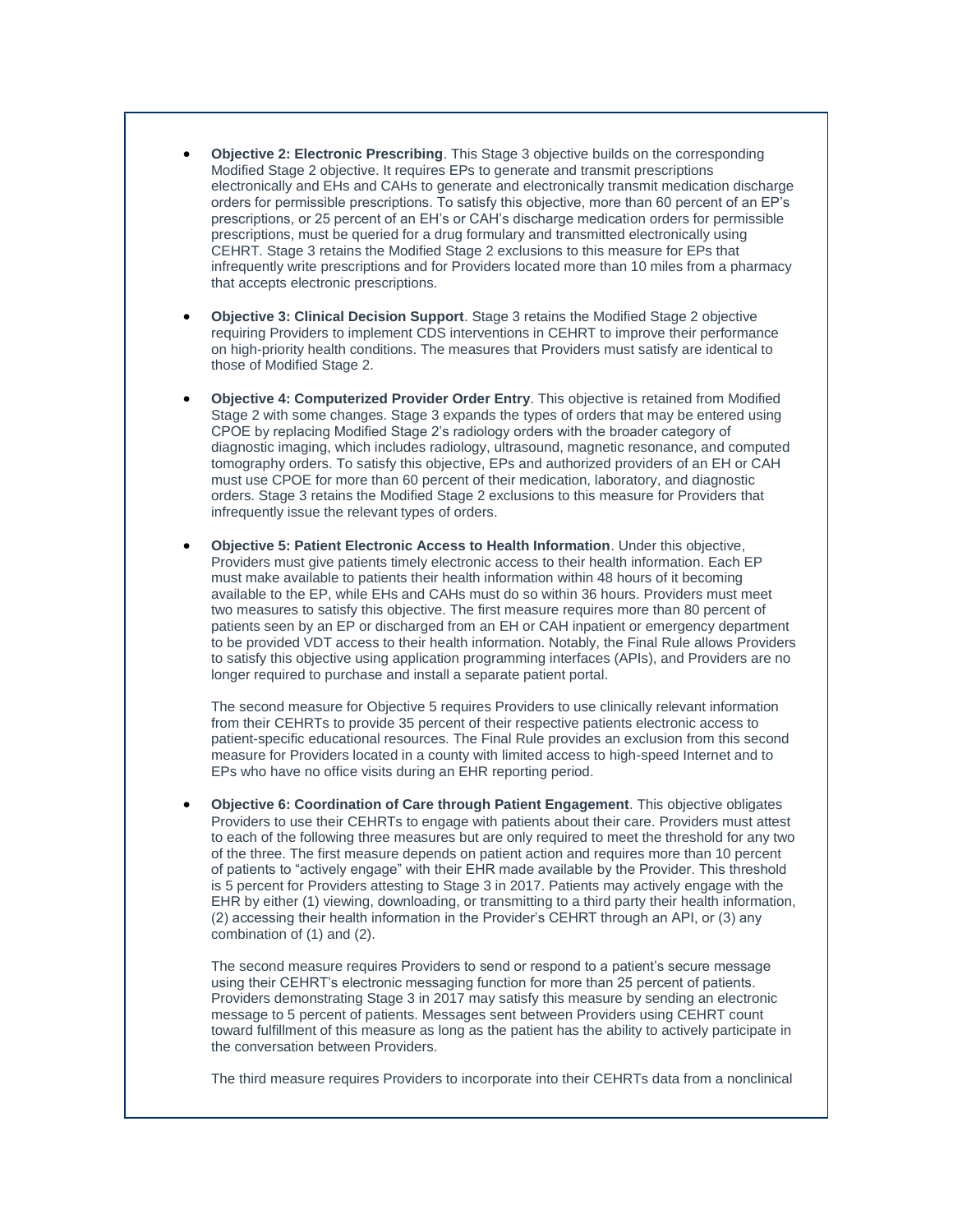setting or data generated by patients for more than 5 percent of their patients. Nonclinicalsetting data includes data from physical therapists, nutritionists, psychologists, home health care providers, and care providers in settings where the care provider does not have access to the Provider's CEHRT. Patient-generated health data is data resulting from patient selfmonitoring.

 **Objective 7: Health Information Exchange**. Stage 3 expands on the Modified Stage 2 health information exchange requirement. Providers are required to supply a summary of care record when transitioning or referring patients to another setting of care, to retrieve a summary of care record upon the first encounter with a new patient, and to incorporate summary of care information from other providers into a patient's EHR using CEHRT. Transitions or referrals must be between Providers with different Meaningful Use Program billing identities to count toward this objective.

Providers are required to attest to each of the following three measures but are only required to meet the threshold for two. First, Providers must create a summary of care record using CEHRT and electronically exchange such record for more than 50 percent of the Provider's transitions of care or referrals. Second, Providers must incorporate an electronic summary of care document into a patient's EHR for more than 40 percent of transitions or referrals received and new patient encounters. Last, Providers must perform a clinical information reconciliation for more than 80 percent of transitions or referrals received and new patient encounters. Providers are required to reconcile the patient's medication, medication allergies, and current problem list.

The Final Rule also establishes exclusions from the above measures for Providers who infrequently see new patients or make or receive referrals or transitions of care and for Providers located in areas with limited access to high-speed Internet (for measures one and two only).

 **Objective 8: Public Health and Clinical Data Registry Reporting**. Modified Stage 2 requires that Providers actively engage with a PHA. Stage 3 builds upon this objective to require that Providers actively engage with a PHA or a clinical data registry (CDR) by submitting electronic public health data to such agency or registry using CEHRT. The Final Rule establishes the following six measures for Objective 8: (1) immunization registry reporting, (2) syndromic surveillance reporting, (3) case reporting for reportable conditions, (4) public health registry reporting, (5) CDR reporting, and (6) electronic reportable laboratory results. EPs must meet any combination of two of the first five measures, and EHs and CAHs must meet any combination of four of the six measures. Public health registry and CDR reporting may be counted as more than one measure if the Provider reports to more than one public health registry or CDR.

CMS also created several exclusions to these measures. As in Modified Stage 2, if the Provider qualifies for an exclusion, it does not count as satisfying the measure. If, however, there is one or fewer measures (in the case of an EP) or three or fewer measures (for an EH or CAH) available after qualification for exclusions, the Provider may satisfy the objective by attesting to the remaining number of measures.

# **MEANINGFUL USE IN 2017**

In the Final Rule, CMS treats 2017 as a transition year and allows Providers flexibility in meeting the Meaningful Use Programs' requirements. Providers may repeat a year at their current Meaningful Use Program stage or move up to the next stage. Providers are not permitted to revert to a prior stage. Providers demonstrating Stage 3 in 2017 may use 2015 Edition CEHRT or a combination of 2014 and 2015 Edition CEHRT as long as the 2015 Edition CEHRT has the capability to meet the Stage 3 objectives. Providers have the option to use 2014 Edition CEHRT in 2017 and to demonstrate the Modified Stage 2 objectives and measures. A Provider that uses 2014 Edition CEHRT, however, is not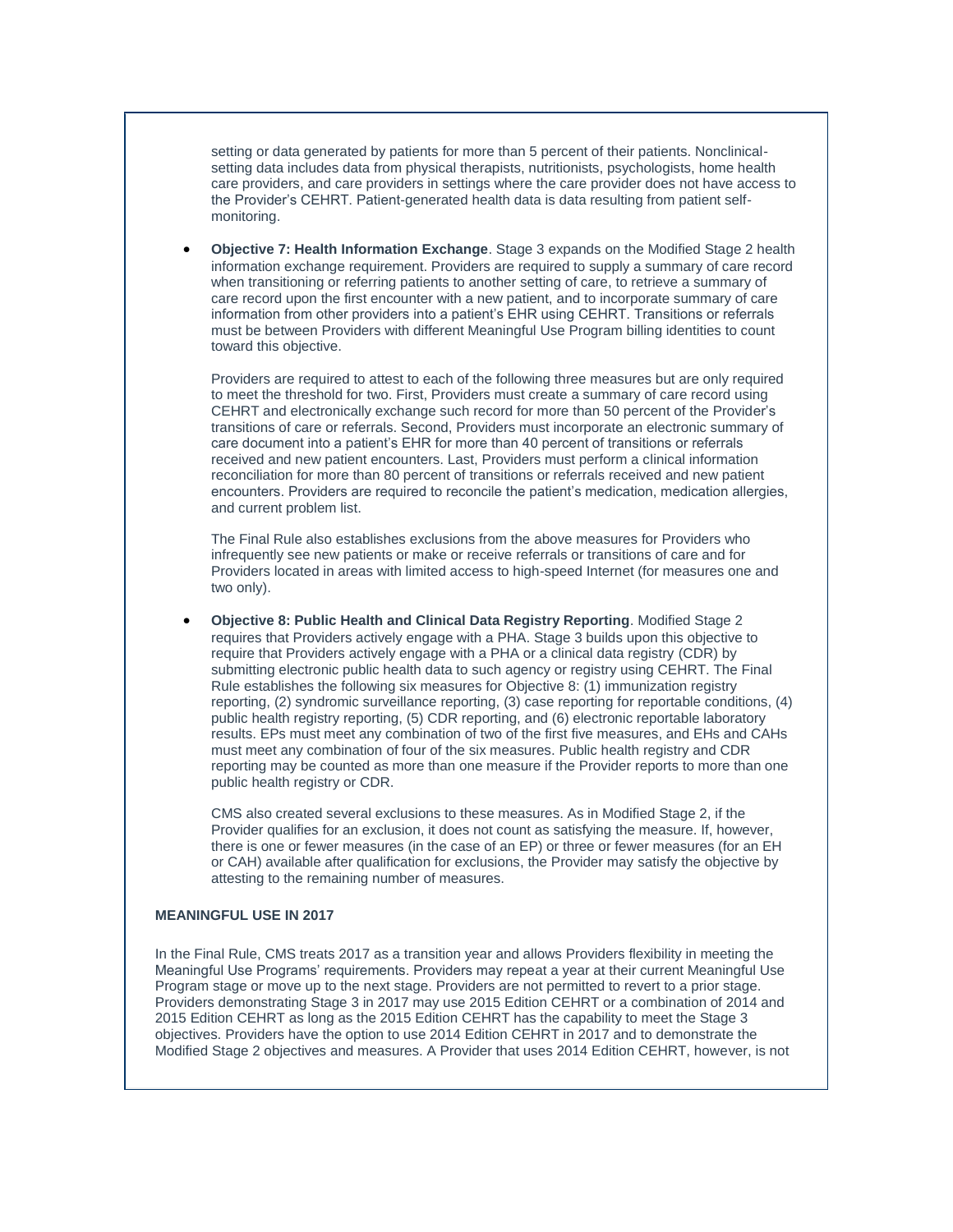able to attest to the Stage 3 objectives and measures.

Beginning in 2017, CMS will also decouple the use of CEHRT for CQM reporting from the use of CEHRT for satisfying the Meaningful Use Programs' objectives and measures. This will allow a Provider to report CQMs using either 2014 or 2015 Edition CEHRT, regardless of which edition the Provider uses to demonstrate meaningful use.

#### **REPORTING CQMs**

As part of the Meaningful Use Programs, Providers must report certain CQMs established by CMS. In connection with the revised 2015 EHR reporting period, the Final Rule establishes the CQM reporting period in 2015 as any continuous 90-day period from January 1 through December 31 for EPs and from October 1, 2014, through December 31, 2015, for EHs and CAHs. The CQM reporting period reverts to the full calendar year in 2016.

In Stage 3, CMS maintains its requirement that Providers report certain CQMs. As noted above, Stage 3 requires a uniform EHR reporting period of one calendar year for all Providers. Similarly, the Final Rule requires that Providers report CQMs based on a full calendar year, starting with calendar year 2017; however, the CQM reporting period for a Medicaid Provider demonstrating meaningful use for the first time in 2017 is a 90-day period within the calendar year, which may be different than the Provider's EHR reporting period. Beginning in 2018, all Providers participating in the Medicare Meaningful Use Program must submit CQMs electronically unless electronic reporting is not feasible. Each state may continue to determine the appropriate method for submission of CQMs for Providers participating in the Medicaid Meaningful Use Program.

#### **CONCLUSION**

The Final Rule contains a variety of changes to the Meaningful Use Programs designed to ease the burden on Providers and to encourage widespread adoption and use of EHRs. CMS has created a shortened EHR reporting period for 2015, eliminated Stage 1, and created Modified Stage 2 and Stage 3, each of which reduce the total number of objectives that Providers must satisfy. CMS appears open to further adjustment to the Meaningful Use Programs. Industry stakeholders are encouraged to submit their comments on the Final Rule by December 15, 2015.

If you have any questions, please contact a member of Robinson+Cole's [Health Law Group](http://t2806904.omkt.co/track.aspx?id=402|2AD478|6F10|54A3|D92|0|1596|1|70155A56&destination=http%3a%2f%2ft2806904.omkt.co%2ftrack.aspx%3fid%3d402%7c2AD478%7c6F10%7c53E0%7cB71%7c0%7cF2C%7c1%7c70155BF6%26destination%3dhttp%253a%252f%252fwww.rc.com%252fpractices%252fHealthLaw%252findex.cfm%253futm_source%253dVocus%2526utm_medium%253demail%2526utm_campaign%253dRobinson%252b%252526%252bCole%252bLLP%2526utm_content%253dConnecticut%252bHealth%252bLaw%252bLegislative%252bUpdate%26dchk%3d4C1CF6BE&dchk=13EE0EA8):

[Lisa M. Boyle](http://t2806904.omkt.co/track.aspx?id=402|2AD478|6F10|54A3|D92|0|1597|1|70155A56&destination=http%3a%2f%2ft2806904.omkt.co%2ftrack.aspx%3fid%3d402%7c2AD478%7c6F10%7c53E0%7cB71%7c0%7cF2D%7c1%7c70155BF6%26destination%3dhttp%253a%252f%252fwww.rc.com%252fpeople%252fLisaMBoyle.cfm%253futm_source%253dVocus%2526utm_medium%253demail%2526utm_campaign%253dRobinson%252b%252526%252bCole%252bLLP%2526utm_content%253dConnecticut%252bHealth%252bLaw%252bLegislative%252bUpdate%26dchk%3d46C24776&dchk=3A16E5AD) | [Leslie J. Levinson](http://t2806904.omkt.co/track.aspx?id=402|2AD478|6F10|54A3|D92|0|1598|1|70155A56&destination=http%3a%2f%2ft2806904.omkt.co%2ftrack.aspx%3fid%3d402%7c2AD478%7c6F10%7c53E0%7cB71%7c0%7cF2E%7c1%7c70155BF6%26destination%3dhttp%253a%252f%252fwww.rc.com%252fpeople%252fLeslieJLevinson.cfm%253futm_source%253dVocus%2526utm_medium%253demail%2526utm_campaign%253dRobinson%252b%252526%252bCole%252bLLP%2526utm_content%253dConnecticut%252bHealth%252bLaw%252bLegislative%252bUpdate%26dchk%3d323631B6&dchk=1FF16050) | [Brian D. Nichols](http://t2806904.omkt.co/track.aspx?id=402|2AD478|6F10|54A3|D92|0|1599|1|70155A56&destination=http%3a%2f%2ft2806904.omkt.co%2ftrack.aspx%3fid%3d402%7c2AD478%7c6F10%7c53E0%7cB71%7c0%7cF2F%7c1%7c70155BF6%26destination%3dhttp%253a%252f%252fwww.rc.com%252fpeople%252fBrianDNichols.cfm%253futm_source%253dVocus%2526utm_medium%253demail%2526utm_campaign%253dRobinson%252b%252526%252bCole%252bLLP%2526utm_content%253dConnecticut%252bHealth%252bLaw%252bLegislative%252bUpdate%26dchk%3d23DA6ADE&dchk=48F5C84F) | [Theodore J. Tucci](http://t2806904.omkt.co/track.aspx?id=402|2AD478|6F10|54A3|D92|0|159A|1|70155A56&destination=http%3a%2f%2ft2806904.omkt.co%2ftrack.aspx%3fid%3d402%7c2AD478%7c6F10%7c53E0%7cB71%7c0%7cF30%7c1%7c70155BF6%26destination%3dhttp%253a%252f%252fwww.rc.com%252fpeople%252fTheodoreJTucci.cfm%253futm_source%253dVocus%2526utm_medium%253demail%2526utm_campaign%253dRobinson%252b%252526%252bCole%252bLLP%2526utm_content%253dConnecticut%252bHealth%252bLaw%252bLegislative%252bUpdate%26dchk%3d40216ACC&dchk=741E2680)

[Pamela H. Del Negro](http://t2806904.omkt.co/track.aspx?id=402|2AD478|6F10|54A3|D92|0|159B|1|70155A56&destination=http%3a%2f%2ft2806904.omkt.co%2ftrack.aspx%3fid%3d402%7c2AD478%7c6F10%7c53E0%7cB71%7c0%7cF31%7c1%7c70155BF6%26destination%3dhttp%253a%252f%252fwww.rc.com%252fpeople%252fPamelaHDelNegro.cfm%253futm_source%253dVocus%2526utm_medium%253demail%2526utm_campaign%253dRobinson%252b%252526%252bCole%252bLLP%2526utm_content%253dConnecticut%252bHealth%252bLaw%252bLegislative%252bUpdate%26dchk%3d2D235D56&dchk=2F0BBCA1) | [Christopher J. Librandi](http://t2806904.omkt.co/track.aspx?id=402|2AD478|6F10|54A3|D92|0|159C|1|70155A56&destination=http%3a%2f%2ft2806904.omkt.co%2ftrack.aspx%3fid%3d402%7c2AD478%7c6F10%7c53E0%7cB71%7c0%7cF32%7c1%7c70155BF6%26destination%3dhttp%253a%252f%252fwww.rc.com%252fpeople%252fChristopherJLibrandi.cfm%253futm_source%253dVocus%2526utm_medium%253demail%2526utm_campaign%253dRobinson%252b%252526%252bCole%252bLLP%2526utm_content%253dConnecticut%252bHealth%252bLaw%252bLegislative%252bUpdate%26dchk%3d6935CD4F&dchk=193EE3FE) | [Meaghan Mary Cooper](http://t2806904.omkt.co/track.aspx?id=402|2AD478|6F10|54A3|D92|0|159D|1|70155A56&destination=http%3a%2f%2ft2806904.omkt.co%2ftrack.aspx%3fid%3d402%7c2AD478%7c6F10%7c53E0%7cB71%7c0%7cF33%7c1%7c70155BF6%26destination%3dhttp%253a%252f%252fwww.rc.com%252fpeople%252fMeaghanMaryCooper.cfm%253futm_source%253dVocus%2526utm_medium%253demail%2526utm_campaign%253dRobinson%252b%252526%252bCole%252bLLP%2526utm_content%253dConnecticut%252bHealth%252bLaw%252bLegislative%252bUpdate%26dchk%3d4CDC141E&dchk=7225D3B4)

[Nathaniel T. Arden](http://t2806904.omkt.co/track.aspx?id=402|2AD478|6F10|54A3|D92|0|159E|1|70155A56&destination=http%3a%2f%2ft2806904.omkt.co%2ftrack.aspx%3fid%3d402%7c2AD478%7c6F10%7c53E0%7cB71%7c0%7cF34%7c1%7c70155BF6%26destination%3dhttp%253a%252f%252fwww.rc.com%252fpeople%252fNathanielTArden.cfm%253futm_source%253dVocus%2526utm_medium%253demail%2526utm_campaign%253dRobinson%252b%252526%252bCole%252bLLP%2526utm_content%253dConnecticut%252bHealth%252bLaw%252bLegislative%252bUpdate%26dchk%3d2DC14D74&dchk=2CCEBF4) | [Conor O. Duffy](http://t2806904.omkt.co/track.aspx?id=402|2AD478|6F10|54A3|D92|0|159F|1|70155A56&destination=http%3a%2f%2ft2806904.omkt.co%2ftrack.aspx%3fid%3d402%7c2AD478%7c6F10%7c53E0%7cB71%7c0%7cF35%7c1%7c70155BF6%26destination%3dhttp%253a%252f%252fwww.rc.com%252fpeople%252fConorODuffy.cfm%253futm_source%253dVocus%2526utm_medium%253demail%2526utm_campaign%253dRobinson%252b%252526%252bCole%252bLLP%2526utm_content%253dConnecticut%252bHealth%252bLaw%252bLegislative%252bUpdate%26dchk%3d3EFFDB30&dchk=4ADD2F2F)

For insights on legal issues affecting various industries, please visit our [Thought Leadership](http://t2806904.omkt.co/track.aspx?id=402|2AD478|6F10|54A3|D92|0|15A0|1|70155A56&destination=http%3a%2f%2ft2806904.omkt.co%2ftrack.aspx%3fid%3d402%7c2AD478%7c6F10%7c53E0%7cB71%7c0%7cF36%7c1%7c70155BF6%26destination%3dhttp%253a%252f%252fwww.rc.com%252fsubscribe-now.cfm%253futm_source%253dVocus%2526utm_medium%253demail%2526utm_campaign%253dRobinson%252b%252526%252bCole%252bLLP%2526utm_content%253dConnecticut%252bHealth%252bLaw%252bLegislative%252bUpdate%26dchk%3d1725C2F3&dchk=51D50D0B) page and subscribe to any of our newsletters or blogs.

Boston | Hartford | New York | Providence | Stamford | Albany | Los Angeles | Miami | New London | rc.com

© 2015 Robinson & Cole LLP. All rights reserved. No part of this document may be reproduced, stored in a retrieval system, or transmitted in any form or by any means, electronic, mechanical, photocopying, recording, or otherwise, without prior written permission. This document should not be considered legal advice and does not create<br>an attorney-client relationship between Robinson+Col